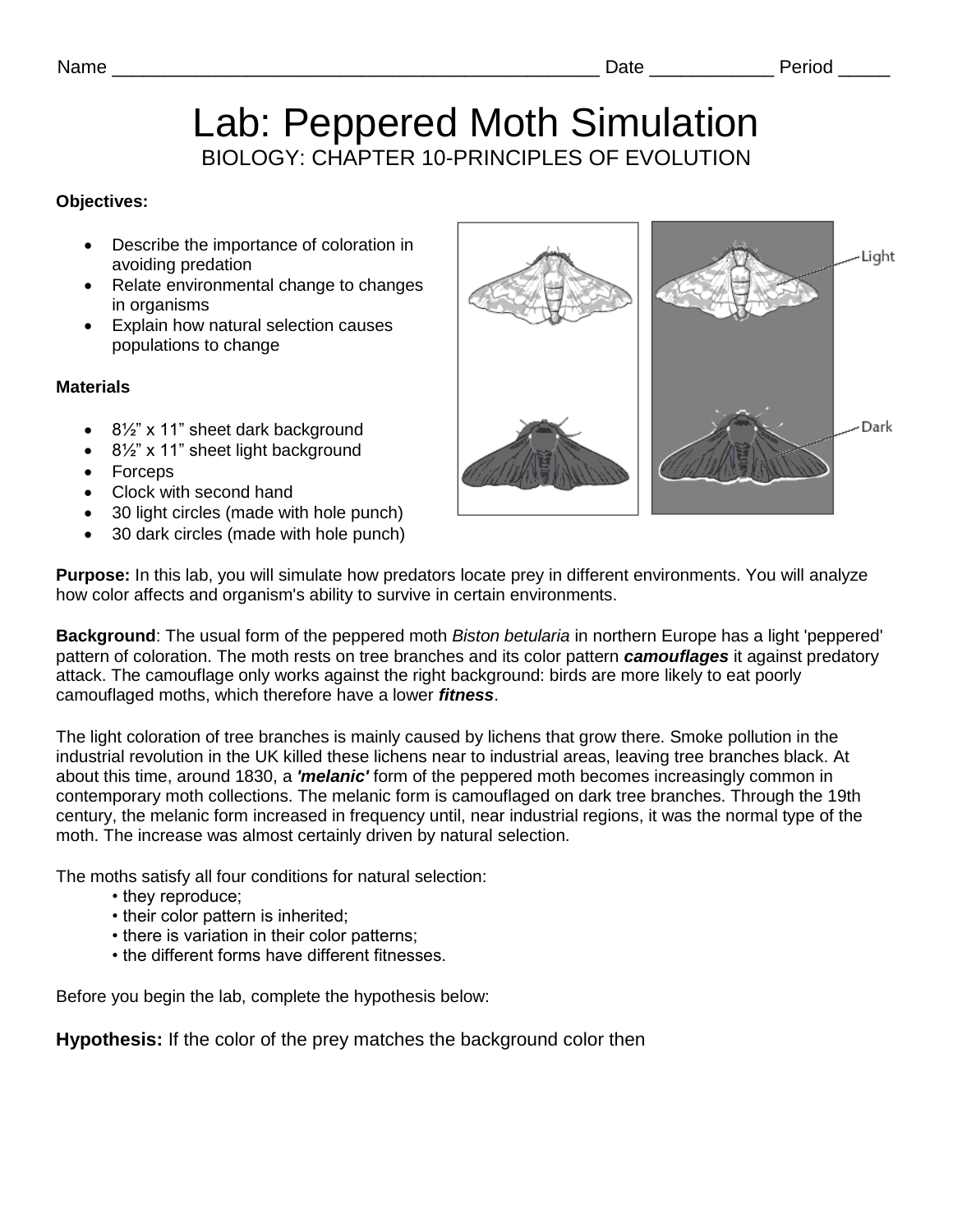# **Procedure.**

1. You will work in a team of two. One person will be the 'predator' and the other person will arrange the 'prey' (the cutouts).

2. Place a sheet (dark background) on the table and have one person spread 30 dark cutouts and 30 light colored cutouts over the surface while the 'predator' isn't looking.

3. The "predator" will then use forceps to pick up as many of the cutouts as he/she can in 15 seconds. Imagine yourself as a 'predator' in the wild.

4. The number that are left are **doubled** to represent the next generation

5. This trial will be repeated for 5 generations. Next use light and dark cutouts on a light colored background. Record the data in the table below.

| <b>Populations Start on Dark Background</b>  |                                           |    |                                                        |              |                                                                                             |
|----------------------------------------------|-------------------------------------------|----|--------------------------------------------------------|--------------|---------------------------------------------------------------------------------------------|
|                                              | <b>Starting Population</b>                |    | Final Populations (how many of the original were left) |              |                                                                                             |
|                                              | Generation   Light colored   Dark colored |    | Light colored                                          | Dark colored |                                                                                             |
|                                              | 30                                        | 30 |                                                        |              | Double these final<br>numbers to get your<br>starting population for<br>the next generation |
| 2                                            |                                           |    |                                                        |              |                                                                                             |
| 3                                            |                                           |    |                                                        |              |                                                                                             |
| 4                                            |                                           |    |                                                        |              |                                                                                             |
| 5                                            |                                           |    |                                                        |              |                                                                                             |
| <b>Populations Start on Light Background</b> |                                           |    |                                                        |              |                                                                                             |
|                                              | <b>Starting Population</b>                |    | Final Populations (how many of the original were left) |              |                                                                                             |
|                                              | Generation   Light colored   Dark colored |    | Light colored                                          | Dark colored | Double these final<br>numbers to get your<br>starting population for<br>the next generation |
|                                              | 30                                        | 30 |                                                        |              |                                                                                             |
| 2                                            |                                           |    |                                                        |              |                                                                                             |
| 3                                            |                                           |    |                                                        |              |                                                                                             |
| 4                                            |                                           |    |                                                        |              |                                                                                             |
| 5                                            |                                           |    |                                                        |              |                                                                                             |

## **Analysis:**

1. Describe how the population of "moths" changed in each generation for both the light and the dark colored moths.

2. What moth coloration is the best **adaptation** for a dark background? How do you know?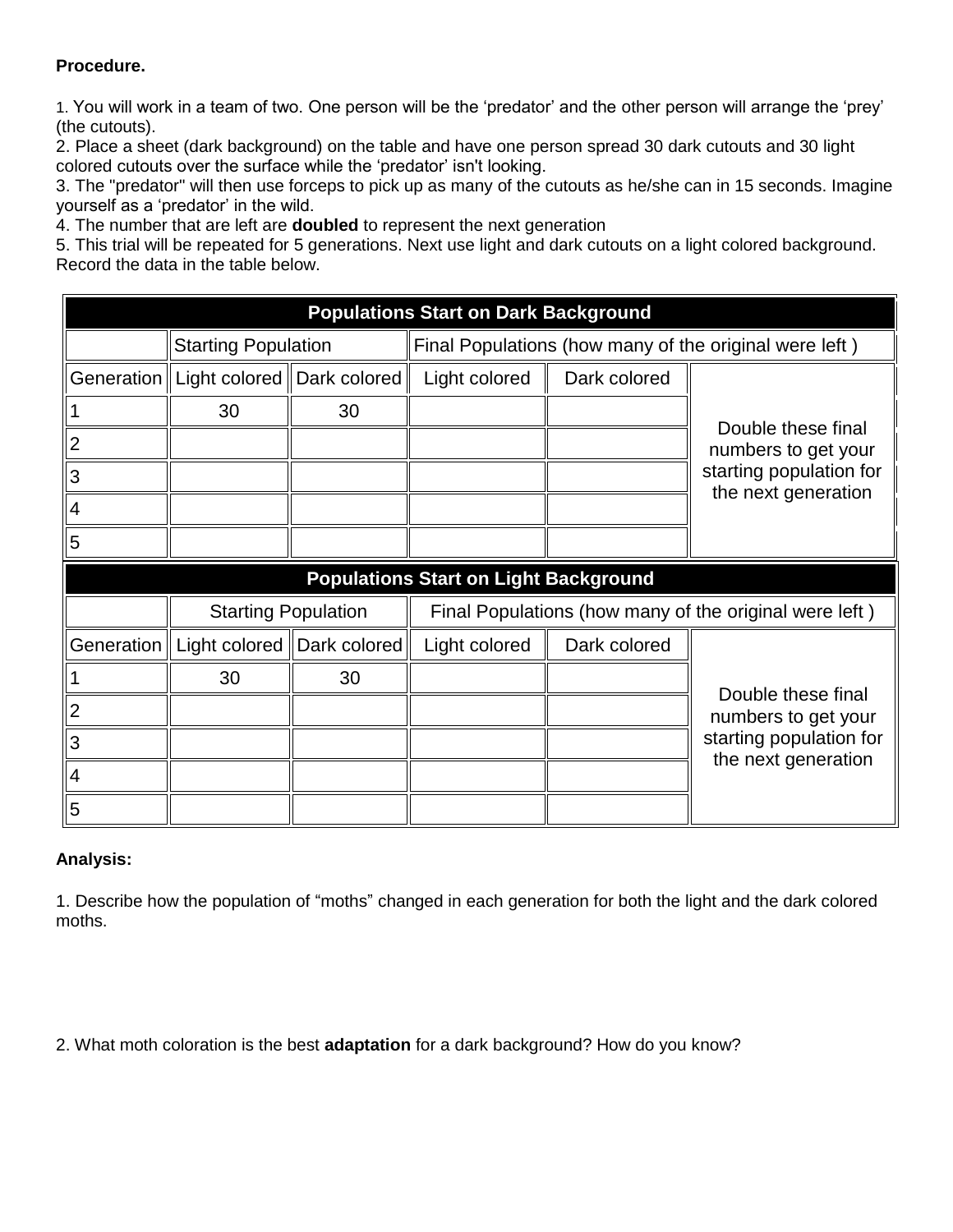3. How does the simulation model **natural selection**?

4.Was your original **hypothesis** correct? (If not, form a new hypothesis. Remember that your hypothesis should be an "if/then" statement)

5.Are the light and dark colored moths different species? How can you tell?

6. What characteristic provided **fitness** for the peppered moths?

7. How do changes in an organism's genes (such as the gene for dark colored wings in the peppered moth) come from?

8. Do you think the dark colored moth was also the predominant form found in the countryside that was not effected by pollution during the Industrial Revolution? (Explain)

9. What form of peppered moth do you think is most prevalent now in and around the large cities in England? (Explain)

10. What characteristic of a population is most important in order for the population to survive a constantly changing environment?